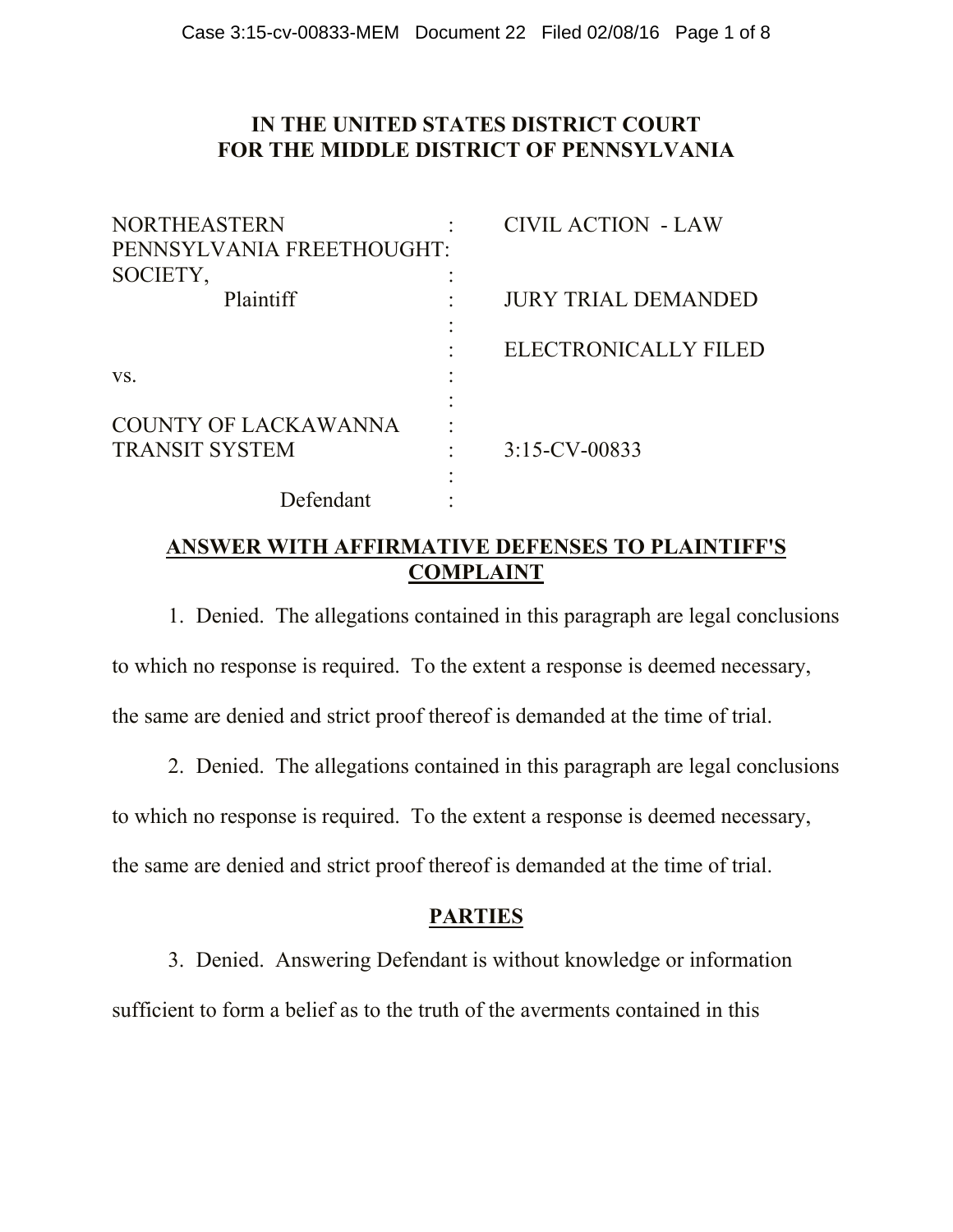paragraph and they are therefore denied and strict proof thereof is demanded at the time of trial.

4. Denied. Answering Defendant is without knowledge or information sufficient to form a belief as to the truth of the averments contained in this paragraph and they are therefore denied and strict proof thereof is demanded at the time of trial.

5. Admitted.

#### **JURISDICTION AND VENUE**

6. Denied. The allegations contained in this paragraph are legal conclusions to which no response is required. To the extent a response is deemed necessary, the same are denied and strict proof thereof is demanded at the time of trial.

7. Denied. The allegations contained in this paragraph are legal conclusions to which no response is required. To the extent a response is deemed necessary, the same are denied and strict proof thereof is demanded at the time of trial.

### **FACTUAL BACKGROUND**

8. Denied as stated. By way of further response, Colts admits that it has leased advertising space on its vehicles and other property.

9. Admitted.

10. Denied.

11. Admitted.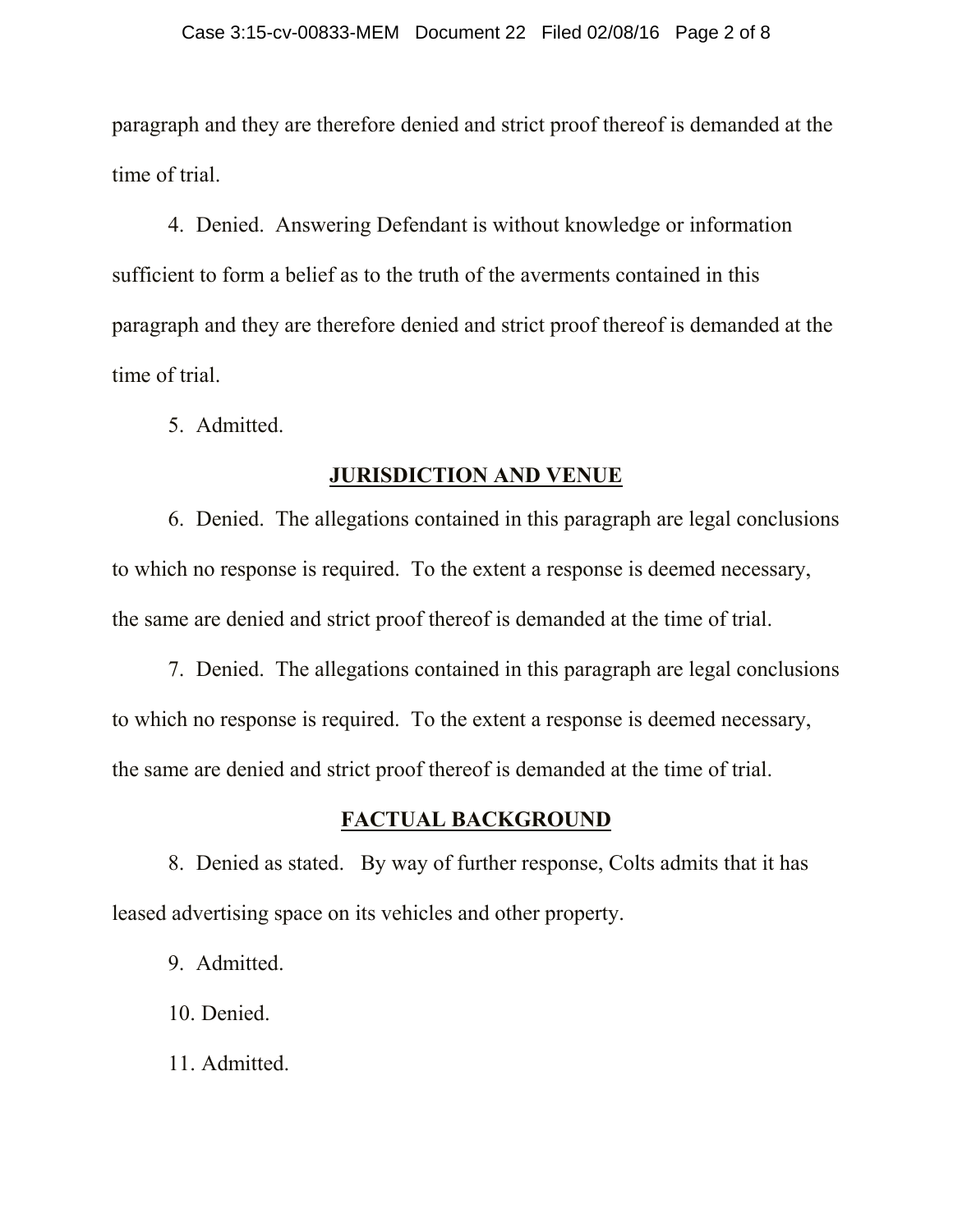12. Admitted. By way of further response, the Advertisement was appropriately rejected based upon Colts policy.

13. Denied as stated. The Colts policy is a document which speaks for itself. Plaintiff's attempt to paraphrase the policy is denied.

14. Denied. It is admitted that the solicitor made a statement to a reporter. That statement speaks for itself. By way of further response, the Plaintiff's attempt to paraphrase that statement is denied.

15. Denied. It is admitted that the solicitor made a statement to a reporter. That statement speaks for itself. By way of further response, the Plaintiff's attempt to paraphrase that statement is denied.

16. Admitted in part, denied in part. It is admitted that the policy was consistently applied. Furthermore, it is admitted that advertisements from Brewer's Outlet and the Old Forge Times were accepted. It is denied that either advertisement violated COLTs policy. It is denied that advertisements were accepted from any of the other groups named in this paragraph.

17. It is admitted that a Colts bus displayed the message God Bless America. By way of further response, that was displayed without the permission of Colts. The message was taken down and the driver was disciplined for the incident.

18. Denied.

19. Admitted.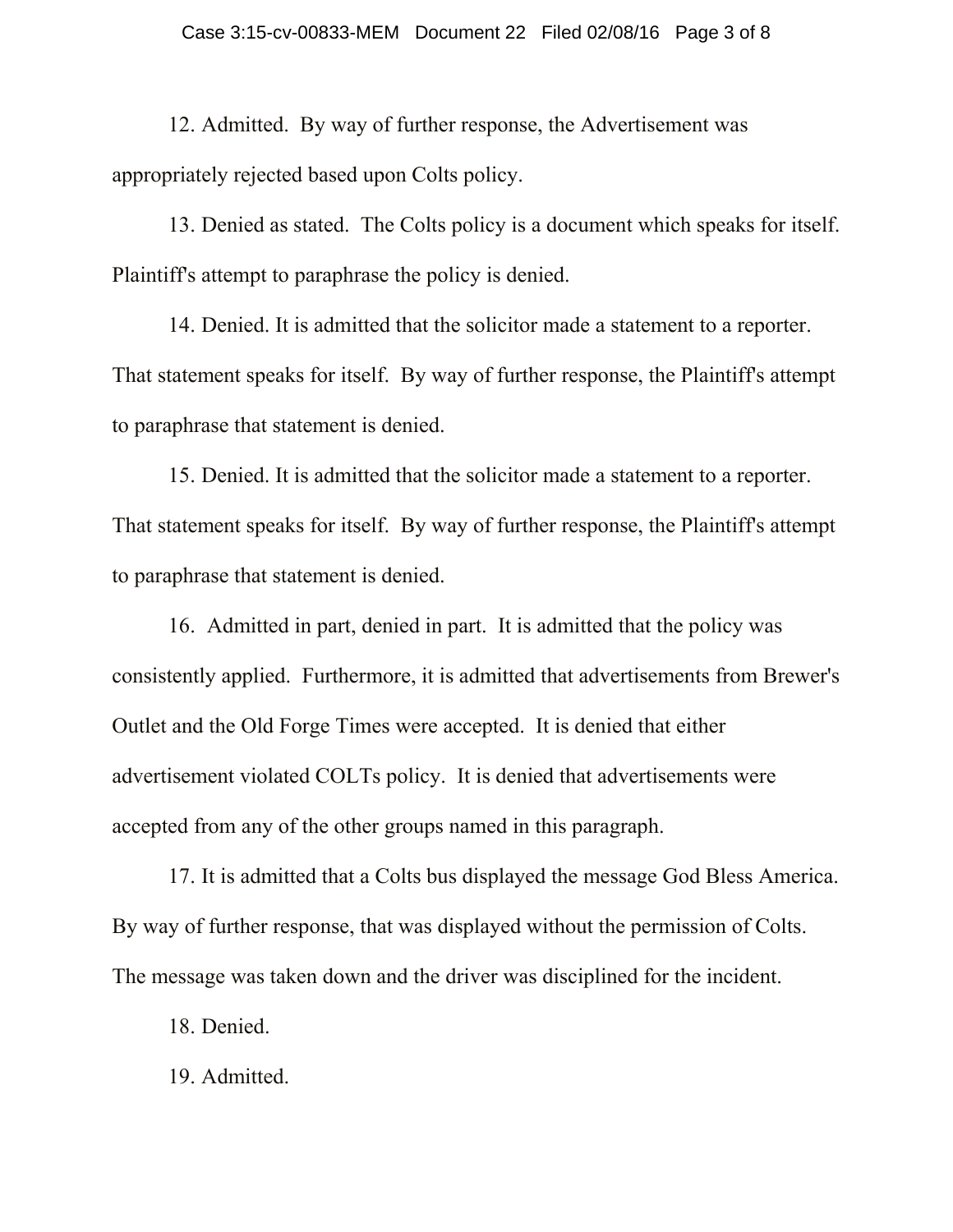20. Admitted.

21. Admitted.

22. Admitted.

23. Denied.

24. Denied. The allegations contained in this paragraph are legal conclusions to which no response is required. To the extent a response is deemed necessary, the same are denied and strict proof thereof is demanded at the time of trial.

25. Admitted.

26. Admitted.

27. Admitted.

28. Admitted.

29. Admitted.

30. Denied. The allegations contained in this paragraph are legal conclusions to which no response is required. To the extent a response is deemed necessary, the same are denied and strict proof thereof is demanded at the time of trial.

31. Denied. Answering Defendant is without knowledge or information sufficient to form a belief as to the truth of the averments contained in this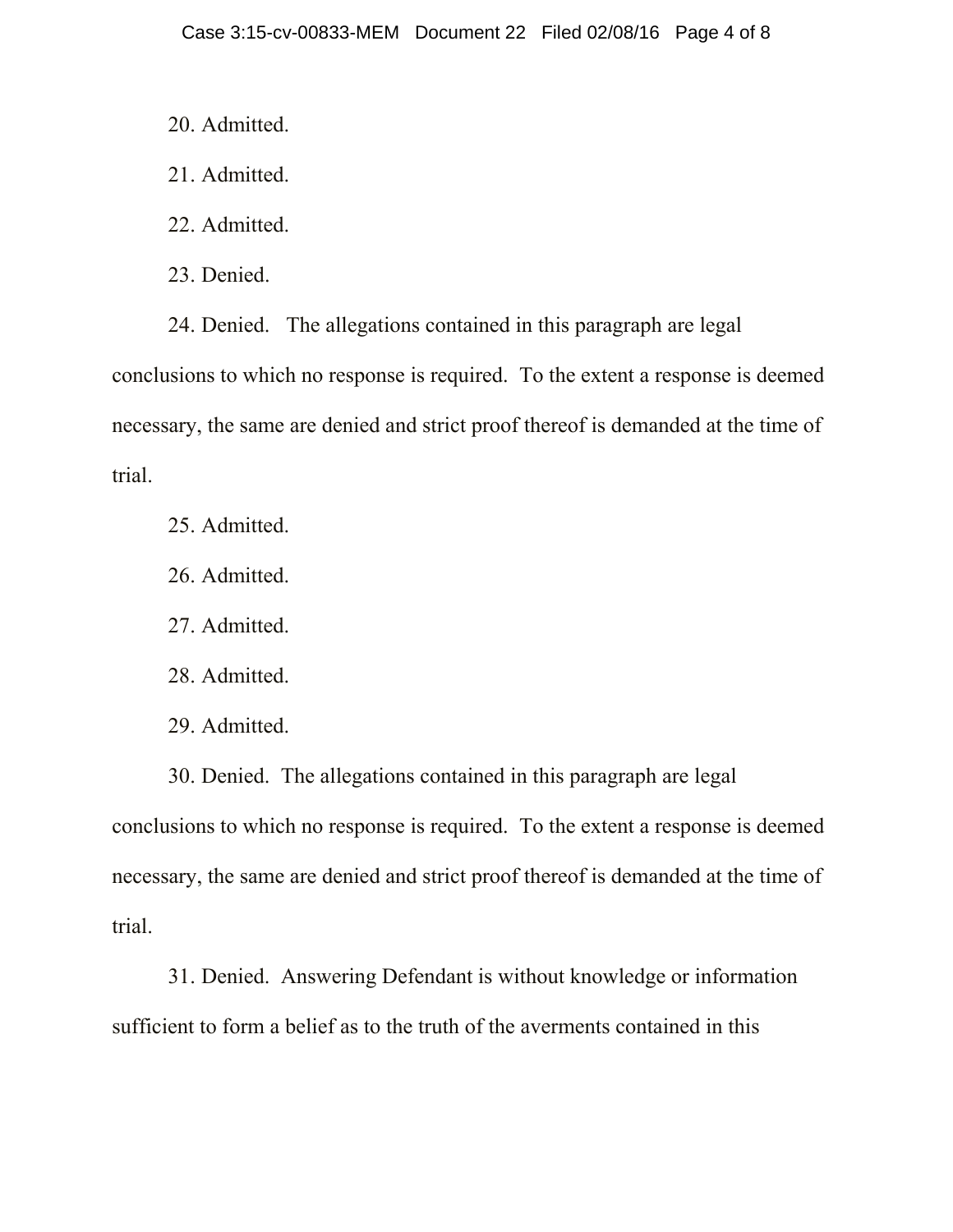paragraph and they are therefore denied and strict proof thereof is demanded at the time of trial.

32. Denied. Answering Defendant is without knowledge or information sufficient to form a belief as to the truth of the averments contained in this paragraph and they are therefore denied and strict proof thereof is demanded at the time of trial.

#### **COUNT I – VIOLATION OF FIRST AND FOURTEENTH AMENDMENTS**

33. Answering Defendant incorporates by reference the responses contained in Paragraphs 1 through 32 of this Answer as if set forth fully herein.

34. Denied. The allegations contained in this paragraph are legal conclusions to which no response is required.

35. Denied. The allegations contained in this paragraph are legal conclusions to which no response is required. To the extent a response is deemed necessary, the same are denied and strict proof thereof is demanded at the time of trial.

36. Denied. The allegations contained in this paragraph are legal conclusions to which no response is required. To the extent a response is deemed necessary, the same are denied and strict proof thereof is demanded at the time of trial.

37. Denied. The allegations contained in this paragraph are legal conclusions to which no response is required. To the extent a response is deemed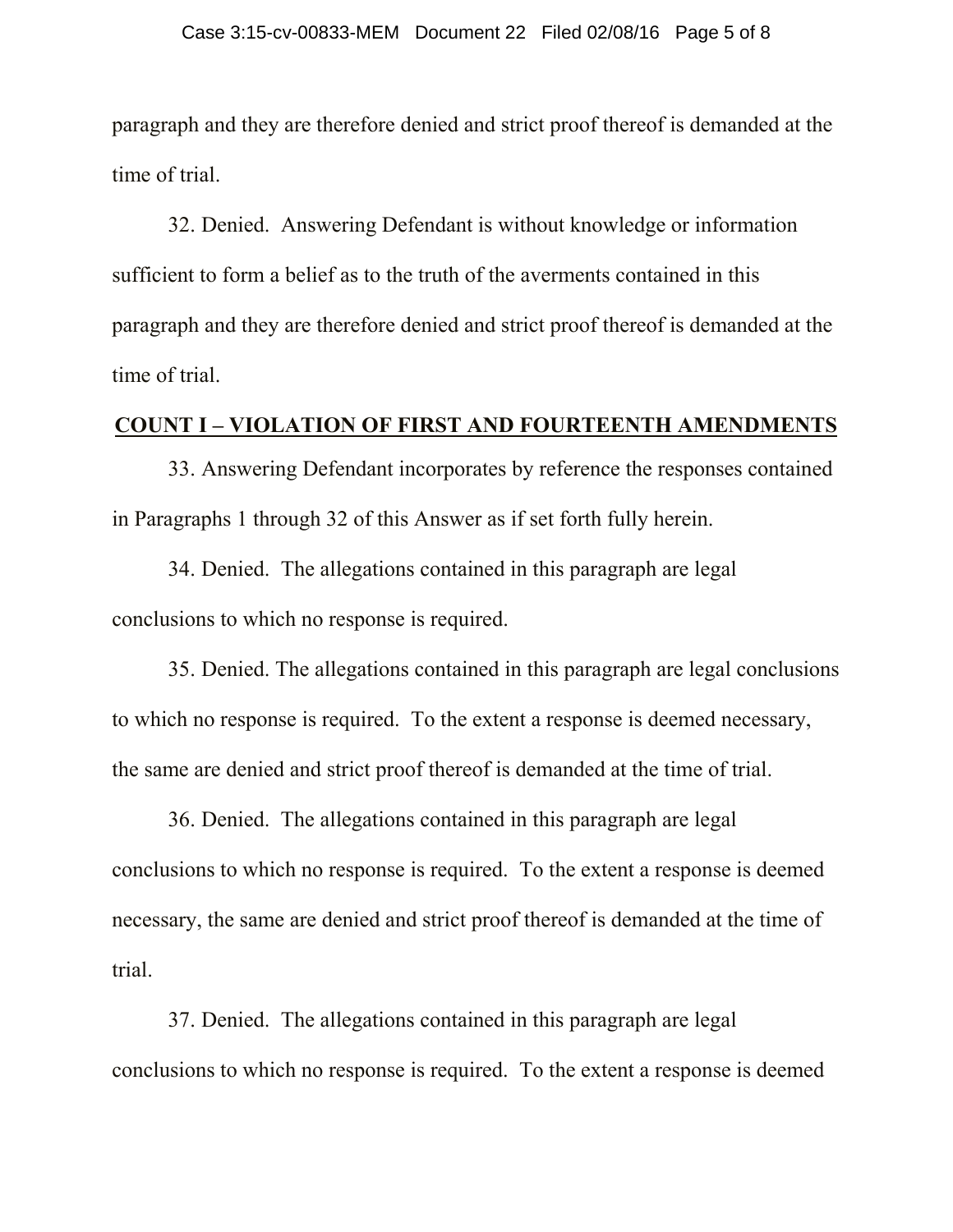necessary, the same are denied and strict proof thereof is demanded at the time of trial.

38. Denied. The allegations contained in this paragraph are legal conclusions to which no response is required. To the extent a response is deemed necessary, COLTS did maintain a nonpublic forum and its restrictions were reasonable and viewpoint neutral.

39. Denied.

40. Denied. The allegations contained in this paragraph are legal conclusions to which no response is required. To the extent a response is deemed necessary, the same are denied and strict proof thereof is demanded at the time of trial.

41. Denied. The allegations contained in this paragraph are legal conclusions to which no response is required. To the extent a response is deemed necessary, the same are denied and strict proof thereof is demanded at the time of trial.

42. Denied. The allegations contained in this paragraph are legal conclusions to which no response is required. To the extent a response is deemed necessary, the same are denied and strict proof thereof is demanded at the time of trial.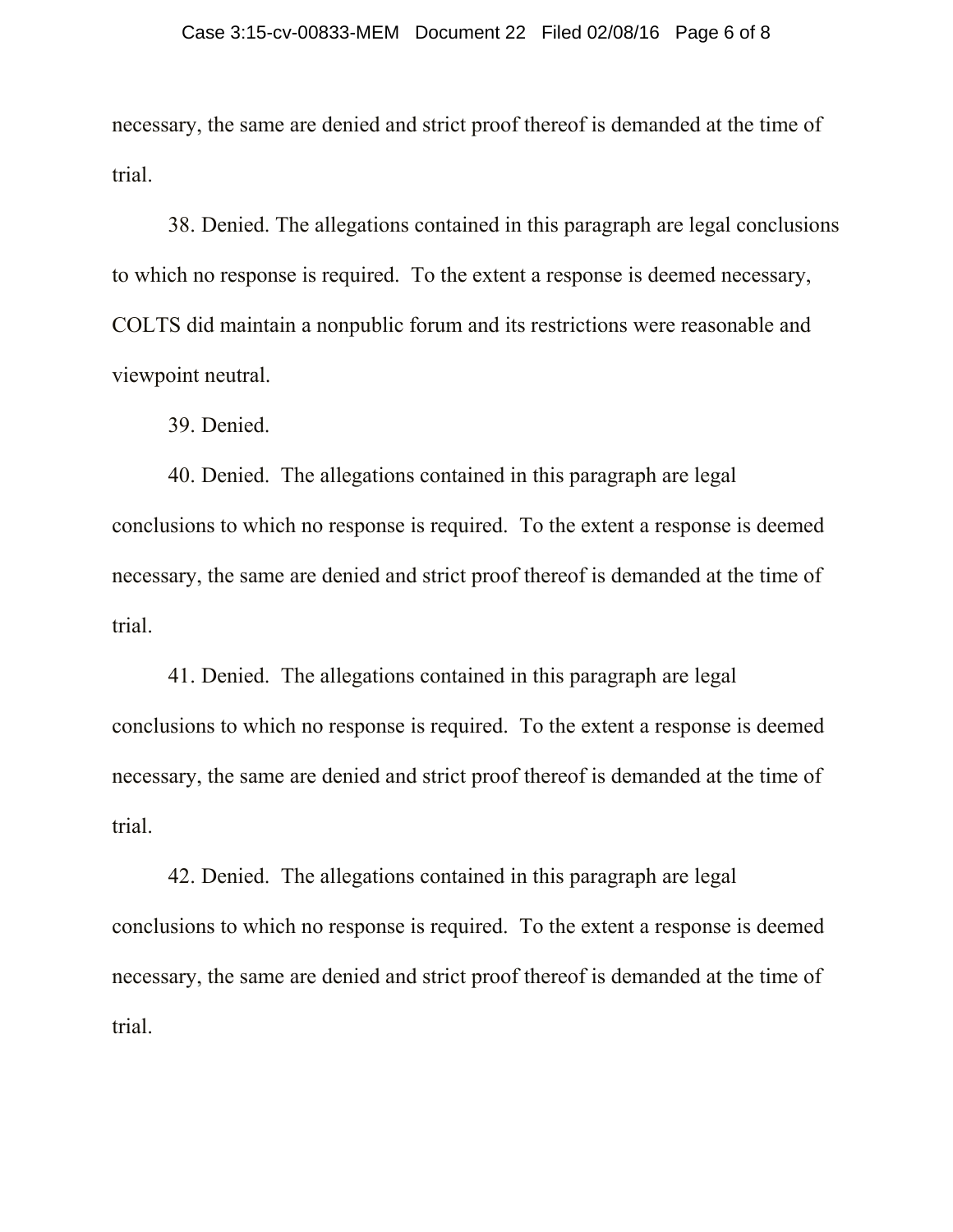WHEREFORE, the Defendant respectfully requests judgment in their favor together with costs of suit. Furthermore, Defendant denies that Plaintiff is entitled to any of the relief requested.

#### **AFFIRMATIVE DEFENSES**

43. Plaintiff's Complaint fails to state a claim upon which relief can be granted.

44. Plaintiff is not entitled to any of the relief sought herein.

45. To the extent Plaintiff's claim was not filed within the applicable statute of limitations, it acts as a complete and/or partial bar to Plaintiff's claim.

46. Colts advertising spaces are a nonpublic forum.

47. Colts' restrictions on advertisements are viewpoint neutral and reasonable.

48. The Defendant is immune from suit.

MARSHALL DENNEHEY WARNER COLEMAN & GOGGIN

 $\mathbf{By:}$ 

William J. McPartland, Esquire Attorney I.D. No: PA 94214 P.O. Box 3118 Scranton, PA 18505-3118 (570) 496-4600